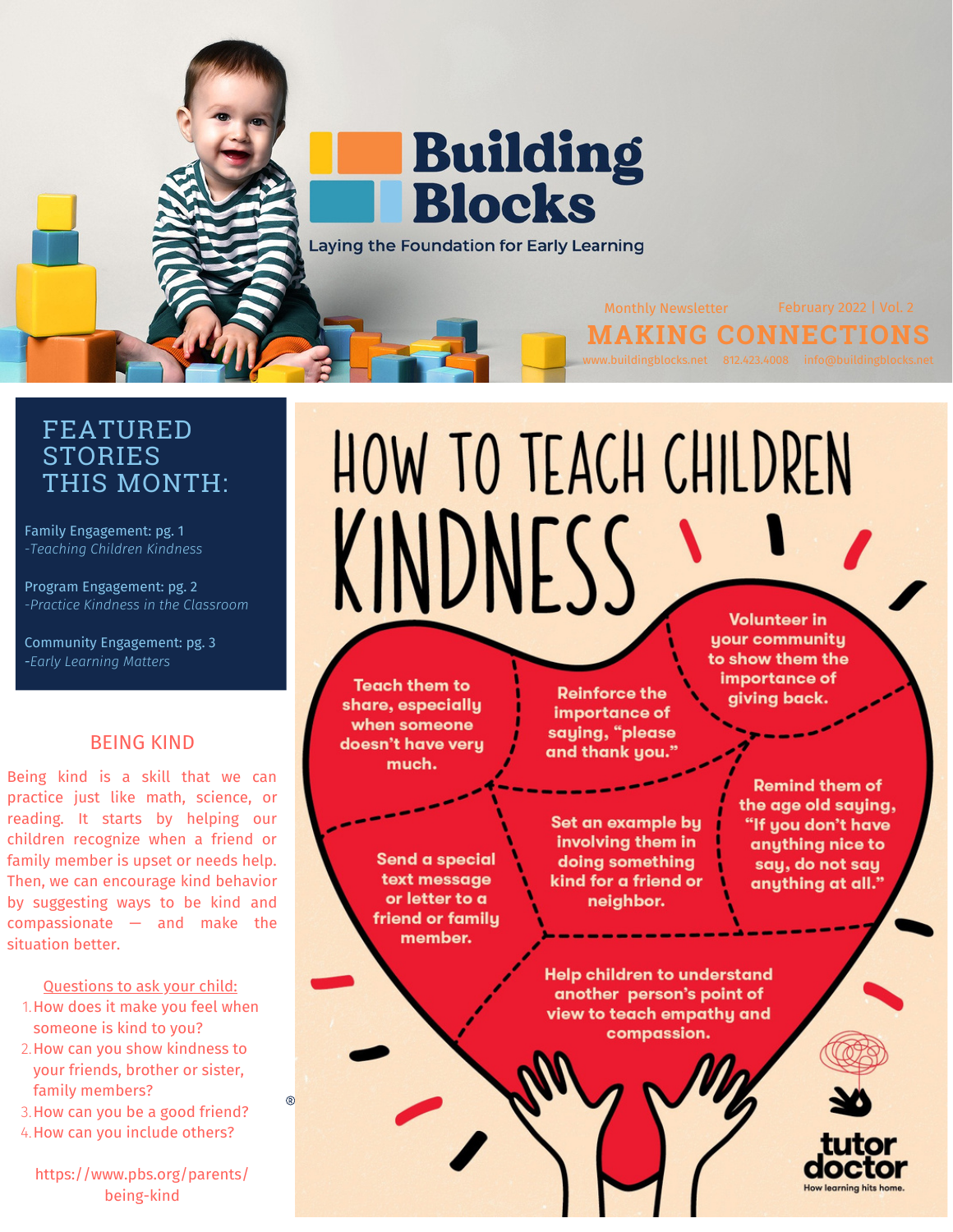

### 7 Ways to Practice Kindness in the Classroom

https://www.theprintableprincess.com/7-ways-to-practice-kindness-in-the-classroom/

### 1. Model kindness.

Of course, one of the easiest ways to encourage kindness in your classroom is by modeling it with your students every day. Start the day with a friendly greeting for each student. Speak kindly, model considerate behavior. Laugh with your students and listen attentively when they have something to tell you.

Acknowledge kindness publicly whenever you see it. Make a big deal out of little acts of kindness such as helping a friend, sharing a toy or using nice manners.

2. Use circle time to spread the love.

Circle time is a great time to talk about kindness. One teacher I know has a kindness stone (really just a regular rock with a shiny red heart painted on it). As the students pass the stone around, they acknowledge one of their classmates for an act of kindness. For example, "Ricky helped me clean up a mess that wasn't even his," or "Jamie said thank you when I gave her her paper."

To make sure every child is acknowledged, you can have each student say something complimentary about the student directly next to them. For example, "I appreciate Hayden for his nice smile," or "I appreciate Kaylie because she reads books with me."

### 3. Read books about kindness.

There are so many wonderful picture books for children that revolve around the theme of kindness. Choose one to read each week, or dive in and and do a 'kindness study' and read many, comparing and contrasting the stories. Talk about the books with your students, examining the characters and their actions. Create an anchor chart listing characteristics of kind people.

### 4. Role play kindness.

Give your students the opportunity to practice situations that call for kindness by acting them out. For example, have a group of students act out a scenario where one child is being left out. The child being left out can show what that might feel like with their face and body. Then a couple of other students can approach her and invite her to play and see how she reacts.

Another situation could be acting out two different ways to ask a classmate for supplies. For example, "Give me the red crayon!" or "May I please have the red crayon?" It is important to provide examples and non-examples so students can see what kindness looks like (and what it does not look like).

Role playing really works for so many situations. You'll find that your students love participating and may even ask you to practice different situations as they come up.

### 5. Let kids tattle on each other (in a good way!).

Set up a kindness mailbox or bulletin board in your classroom. Have sticky notes or scraps of paper available for children to write down or draw pictures to acknowledge kind acts they witness in the classroom.

Set up a regular time to go over their notes, perhaps in the afternoon or first thing in the morning. Again, make a big deal out of their reports, praising and reinforcing the kind behavior you hope to see.

### 6. Create a kindness calendar.

Brainstorm ideas with your students about ways they can show kindness in the classroom. Create a calendar with their kindness ideas. Focus on one at a time for a day or a week. You might even put the ideas in a jar and pick one out per day. Some ideas:

- Invite someone to play
- Smile at three people
- Give someone a compliment
- Say please and thank you
- Let someone else go first
- Share a book with someone

### 7. Extend kindness beyond your classroom.

Plan activities that encourage your students to practice kindness around your school and community. A few ideas:

- Draw a picture or write thank you cards for school staff members: custodians, secretaries, lunchroom helpers, etc. Set up an appointment to deliver the notes in person so students can witness the effect of their kind gesture.
- Hold a food drive/ mitten drive/ toy drive and donate to a local charity.
- Decorate the sidewalk with positive pictures and words (or use post-it notes and spread around the school).